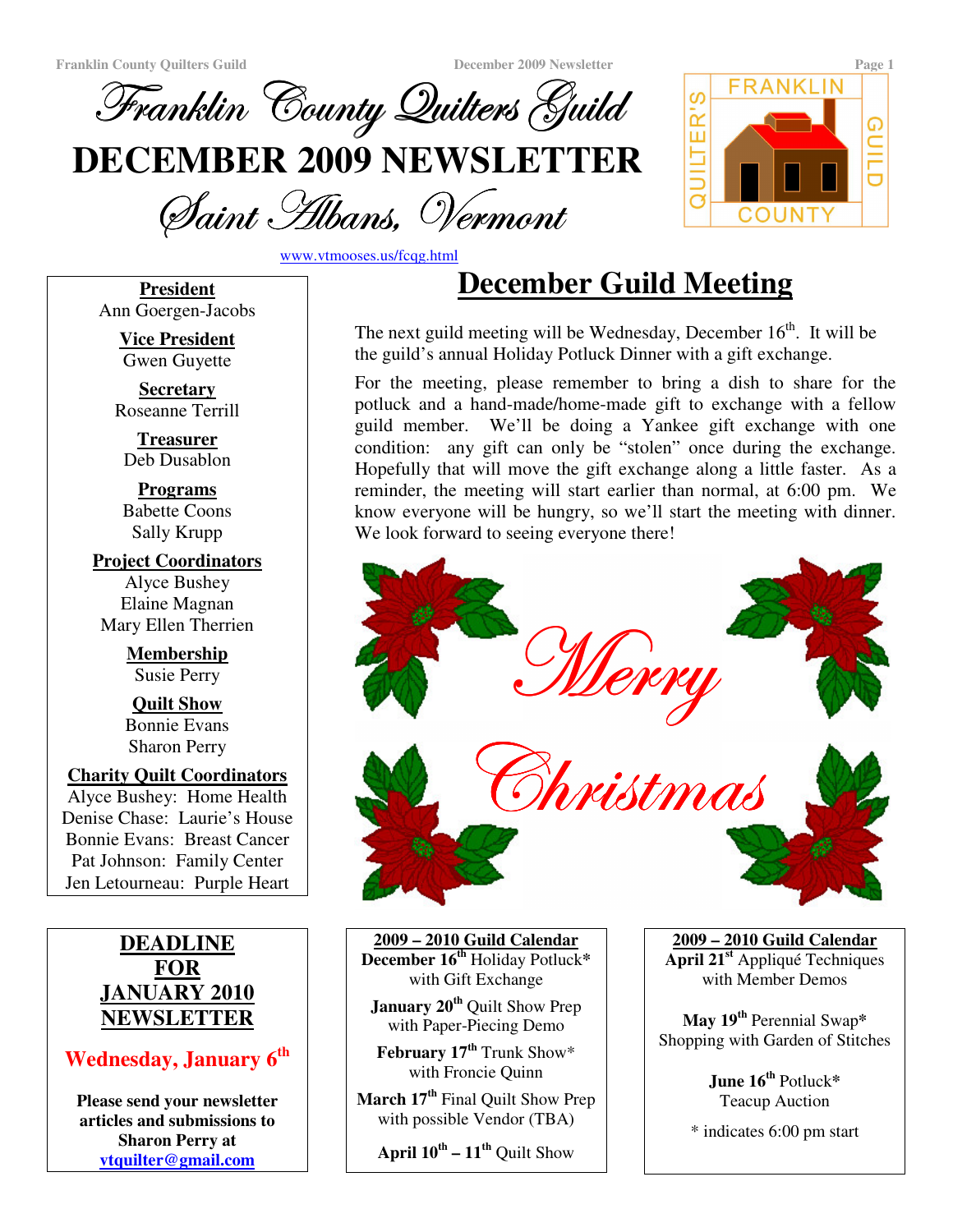### **FRANKLIN COUNTY QUILTERS GUILD**

Minutes of November 17, 2009

**Present:** Total attended, 49; New members: 2 - Susan Tracey & Nya Aucoin; Guests: 2 - Sue Stanley & Doreen Campbell

#### **Proceedings:**

*Meeting called to order* at 6:05 p.m. by President, Ann Jacobs.

*Secretary's Report:* Minutes from September 2009; motion to accept, Babette Coons; seconded by Denise Chase.

*Treasurer's Report***:** Motion to accept, Shirley Babcock; seconded by Lorraine Pike.

*Old Business:*

- 2010 Quilt Show:
	- o Sharon Perry announced that the signup sheet is being circulated again.
	- o Quilts needed for the quilt show.
	- o Quilts needed for the "I Spy" window displays.
- Charity Quilts
	- oRaffle quilt to be displayed at the Sheldon Craft Show & tickets will be sold.
	- o Orphan quilts donated to the town of Sheldon to help raise money for their library.
- WIP Challenge
	- o People can join any time between now and July.
	- $\circ$  Entry fee = 2 fat quarters.
	- oThere's a basket full of items that will be used as the prizes each month

## *New Business:*

- Guild Library: Kay Benedict suggested the guild develop a library similar to that of CVQG. She's volunteered to come up w/a 'plan'to organize and get it started.
- Habitat for Humanity: Kris has packets ready for people to take home. She would like to see them brought back to the December mtg.
- Up & Come'n Programs: Babette announced that Kim Diehl is scheduled to conduct a lecture/trunk show November 2010. To learn more about Kim Diehl visit http://kimdiehl.com/bio.php

*Block of the Month:* Instructions and swatches for next month's blocks were on tables. This month's block is a castle; samples of the blocks were on display.

## *Monthly Drawings*

- Door prize went to Peggy Burbank.
- Food Shelf drawing NA
- BOM drawing won by Shirley Babcock
- Charity quilt drawing went to Shirley Babcock.
- UFO drawing NA

#### *Programs*:

- Bonnie demonstrated a fun & easy table runner.
- Sharon demonstrated charm pack coasters.
- Sally demonstrated fun gift & wine bags.
- Deb did a paper piecing demo of gift tags.

#### *Other Business*

- Next meeting, Dec 16th will begin at 6:00 pm. Pot luck & Yankee Swap! Items for the Yankee Swap need to be anything handmade. The four tables at the back of the room will be bringing finger foods, while the four front tables will bring desert items.
- Meeting adjourned at 8:45 p.m.
- Minutes submitted by Secretary, Roseanne Terrill

# **QUILTS OF VALOR**



# **VERMONT CHAPTER**

Please join us for a QOV QUILT-A-THON! Bring your QOV project, or anything you may need/want to work on, UFOs, or just stop by and say hi!

**WHEN:** 1st Saturday of EVERY month from 9:00 am—2:00 pm **WHERE:** Forever Bloom Quilt Shop & More 71 North Main Street

#### St. Albans, VT 05478

**CONTACTS:** Roseanne Terrill, 802-524-7603 Gail Darling, 802-827-3159

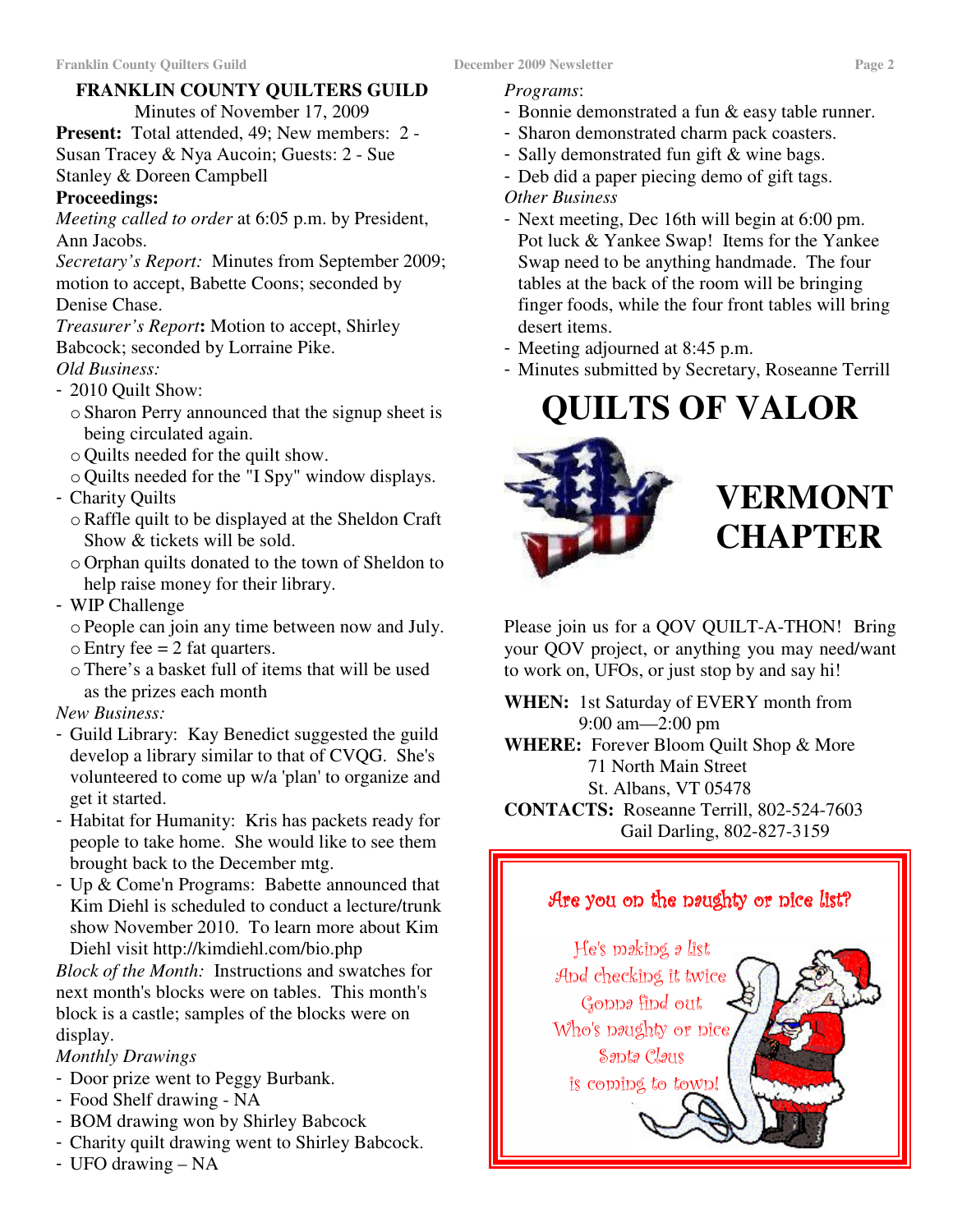



#### **CONTEST TO NAME THE FCQG NEWSLETTER**

A few members accepted the challenge and suggested some possible names for the guild newsletter. Sharon Perry will be providing a ballot at the December meeting so everyone can vote for their favorite name. The member who suggested the winning selection will receive a special prize which includes a free guild membership for the membership year beginning in September 2010, plus a basket of homemade Christmas goodies!

#### **LAURIE'S HOUSE**

Over 150 women and children come to Laurie's House, Battered Women's and Children's Shelter, each year to escape from violent situations. The women often leave their abusers with only the clothes on their backs. Our quilt guild supplies every woman and child who comes to the shelter with a homemade quilt. These quilts not only provide warmth, but comfort too. Many times the quilt becomes the only thing they own! The women and children love receiving the quilts! I often hear stories of how the women break down crying in gratitude as they receive their quilt. They are overwhelmed with emotion to think that someone would take the time to make them a quilt. I also hear about how the children carry around their quilt everywhere they go. It becomes their security blanket.

Besides supplying quilts to battered women and children, our guild has also furnished several apartments. Because they escape with only their lives, and it isn't safe for them to return to their homes to get their belongings, they do not have beds, dressers, linen, dishes, or any household

furniture or items when they move into their new apartments. This is an ongoing need, so if you would like to donate good, usable furniture or household items please call Susie Perry at 527- 7829, or Laurie's House at 524-6575 to donate. Donations are greatly appreciated and are tax deductible.

#### **CHARITY QUILT KITS**

Kris Bachand handed out kits for log cabin blocks for the Habitat for Humanity charity quilt at the November guild meeting. Please remember to return your sewn log cabin blocks to the December meeting. If you are in St Albans, you can also leave them at Kris' house at 34 High Street, a big light blue house near the corner of Bank and High. Kris sends a big thank you to everyone who took a kit. Questions???, please call Kris at 527-7302.

Kris also extends her thanks to Carol Stanley, Gerda Thibault, and Marjorie Taylor for all their hard work!!

#### **POSSIBLE GUILD LIBRARY IN THE WORKS**

At the November meeting, Kay Benedict asked about creating a guild library. Guild members were supportive of the idea and offered a variety of suggestions. Kay volunteered to investigate various ideas. She will present a proposal at a future guild meeting. If you have any ideas to share with Kay,<br>please call her at 868-7723, email please call her at 868-7723, email kayben1@yahoo.com

#### **ADDITIONAL IDEA FOR COASTERS**

Thanks to Jen Letourneau for reminding Sharon Perry about the round coaster idea which Sharon forgot to share during the demo. If you picked up the instructions, there's an added suggestion for making round coasters. Basically you draw a 4½ inch circle on the Insul-Bright and sew on the drawn line. Cut about ¼ inch from the line with pinking shears to create round coasters.

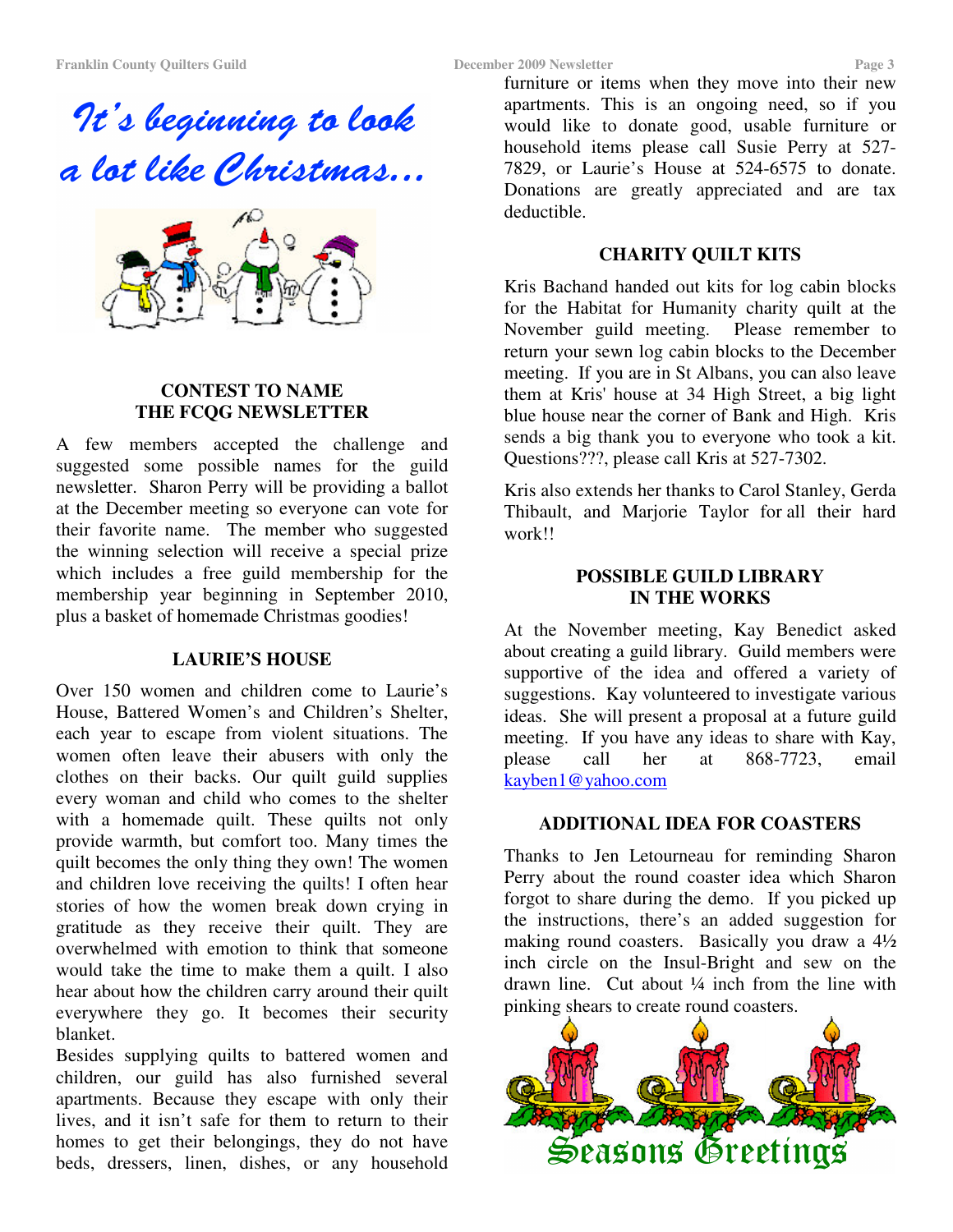

STARCH RECIPE FROM DIANE GAUDYNSKI'S WEB SITE: Dissolve a half teaspoon or a teaspoon of regular Argo cornstarch (in your cupboard probably and in the food section by baking in the store) in a few tablespoons of cold water in a 2cup Pyrex measuring cup/pitcher. Boil 1 cup of water and stir into the cornstarch, stirring constantly. Add enough cool water to make 2 cups total of the mixture. It will thicken slightly and turn from chalk white to translucent. Let cool and use in a pump spray bottle. Shake it every time you spray. You may have to dilute it a little if it is too thick. Lasts a week or so, as there are no preservatives, no chemicals, no nothing that harms us or the environment, and it's practically free, except for the spray bottle! Remember to shake it each time you spray as it settles quickly.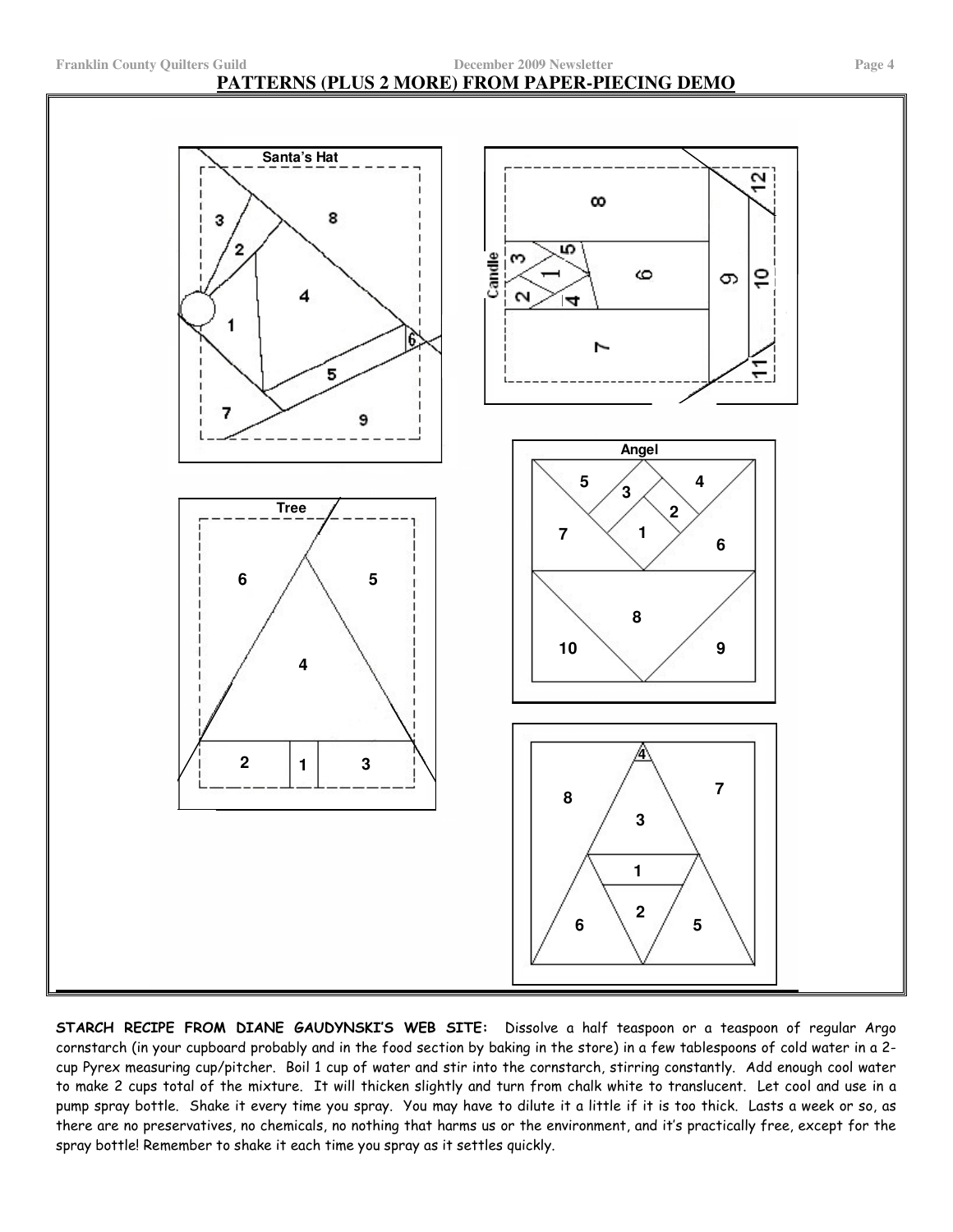#### **FRANKLIN COUNTY QUILTER'S GUILD**

Treasurer's Report --- December 16, 2009

| <b>Opening Balance</b>                                                                                                                                     |                      | \$2,048.49                               |
|------------------------------------------------------------------------------------------------------------------------------------------------------------|----------------------|------------------------------------------|
| <b>Funds collected</b><br><b>Dues</b><br><b>Raffle Ticket Sales</b><br>Total                                                                               | \$102.00<br>\$192.00 | \$90.00                                  |
|                                                                                                                                                            | Total                | \$2,240.49                               |
| Funds paid out<br>Church of the Rock, Dec rent<br>Gerald Perry, Room set-up for Dec<br>Sally Krupp, Copies<br>Susie Perry, Guild directory copies<br>Total | \$106.11             | \$35.00<br>\$25.00<br>\$18.02<br>\$28.09 |
| <b>Grand Total</b>                                                                                                                                         |                      | \$2,134.38                               |
| 2009 YTD Collections: \$7189.25                                                                                                                            |                      |                                          |
| Respectfully submitted,                                                                                                                                    |                      |                                          |

Deborah L. Dusablon, Treasurer 12/16/09

#### <u>QUILTING TIPS</u>

1. *Thread Spool Storage:* Store thread spools in clear plastic cartons; these are also great for stacking.

2. *Burn Test:* To identify fabric content, burn a corner of a piece of scrap fabric and extinguish it in a bolw of water. Cotton will feather with a light ash as it's burned; poly blend will feel like plastic when it is burned.

3. *Paint Chip Tip: C*reate your own color library with complementary paint chips available at home decorating stores. Paint chips are easy to take along when shopping for fabric.

4. *Cutting Mat Cleanup: C*lean your rotary cutting mat with a napped lint-removal brush. This prevents dark or light line from depositing on your next cut of fabric.

5. S*top Unraveling Threads*: Cut strips from inexpensive vinyl/cling wrap and wrap it around the spool and bobbin to secure the thread.